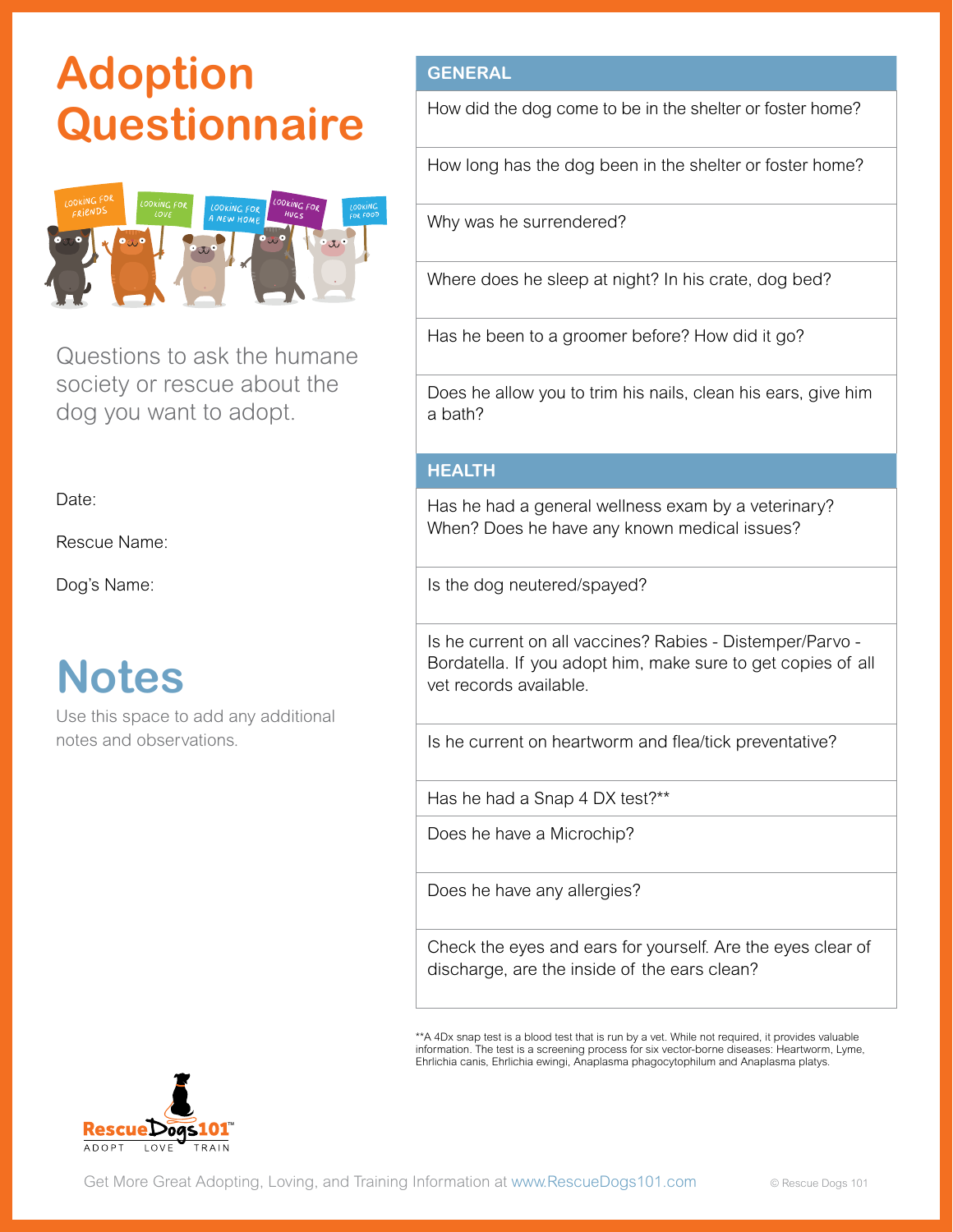**ADOPTION TIP:** Don't be afraid to ask questions. Whether you are adopting from the humane society or a local rescue group, find out as much as possible about the dog you want to adopt. This is a life-time investment for the dog and your family.

# **Notes**

Page 2

Use this space to add any additional notes and observations.

### **POTTY TRAINING**

Is he potty-trained? Don't assume that an adult dog is already potty-trained.

Does he have any signals to ask to go outside?

How often does he go outside?

### **ENERGY LEVEL**

How much exercise does this dog need?

What is his typical energy level like?

How many times a day does he need to be walked, and for how long?

Does he relax and lay down when you are ready to stop playing?

What are his favorite activities? (Playing fetch, swimming, frisbee, walking, running)

Would he be a good dog for going on hikes or running?

#### **CRATE TRAINING**

Is he crate trained?

If not crate trained, do you leave him loose when you're not home? If so, how does he do? Any mischievous behavior?

How does he act in a crate? Calm, anxious, bark?

How do you think he does when left alone?





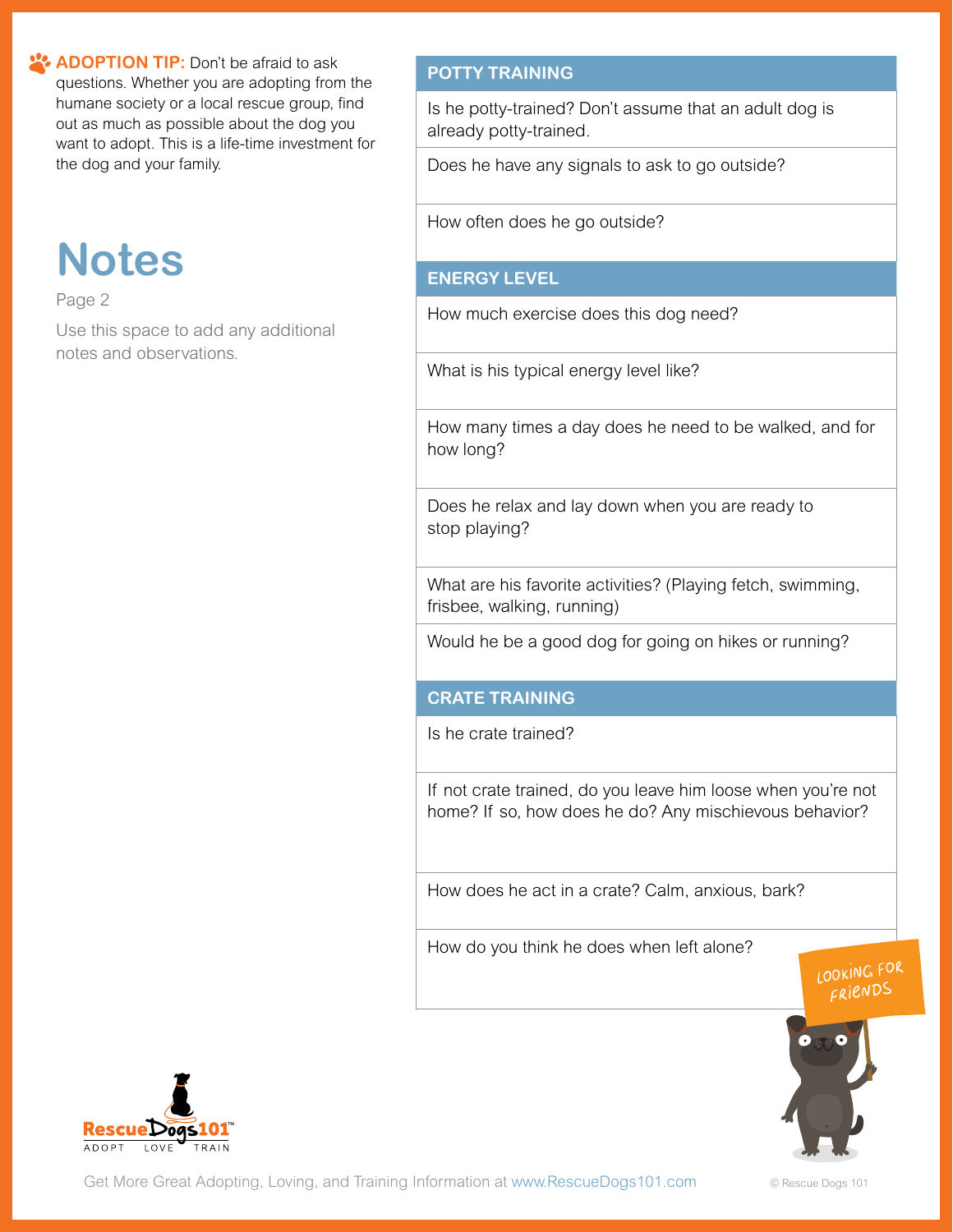**ADOPTION TIP:** A dog that is in a shelter situation may not be able to be fully assessed since it is not in a home environment. When a dog is in a shelter, it may never feel comfortable.

Read and download the 3-3-3 Rule.

Don't ever feel pressured into adopting a particular dog, you have the right to say no and find the perfect match. Remember, this dog will be part of your family for the next 10- 15+ years.

## **Notes**

Page 3

Use this space to add any additional notes and observations.

#### **BEHAVIOR**

Does he have any resource guarding issues with food, toys, or anything else?

Is he independent or dependent? Is he unsure or shy?

Does he show any signs of separation anxiety?

Does he bark excessively when left alone?

How long can he be left home alone?

Does he have any fears? (Thunderstorms, loud noises)

Does he chew things such as kids toys, furniture or shoes?

Does he like to play with other dogs?

Is this dog friendly around other dogs? How does he act when he meets new dogs? On leash and off leash.

Ask to see him interact with another dog.

Have you ever taken him to a dog park? How did it go?

If you have a cat, has he been around a cat before? How does he act around cats?

Is there anything that brings out fear or aggression in him? (Bikers, strangers, men, etc.)

How does he act around strangers? Is he scared, shy, aggressive, or friendly when meeting new people?

LOOKING FOR Has he been around kids? How old where the kids? How does he act around them?



 $HUSS$